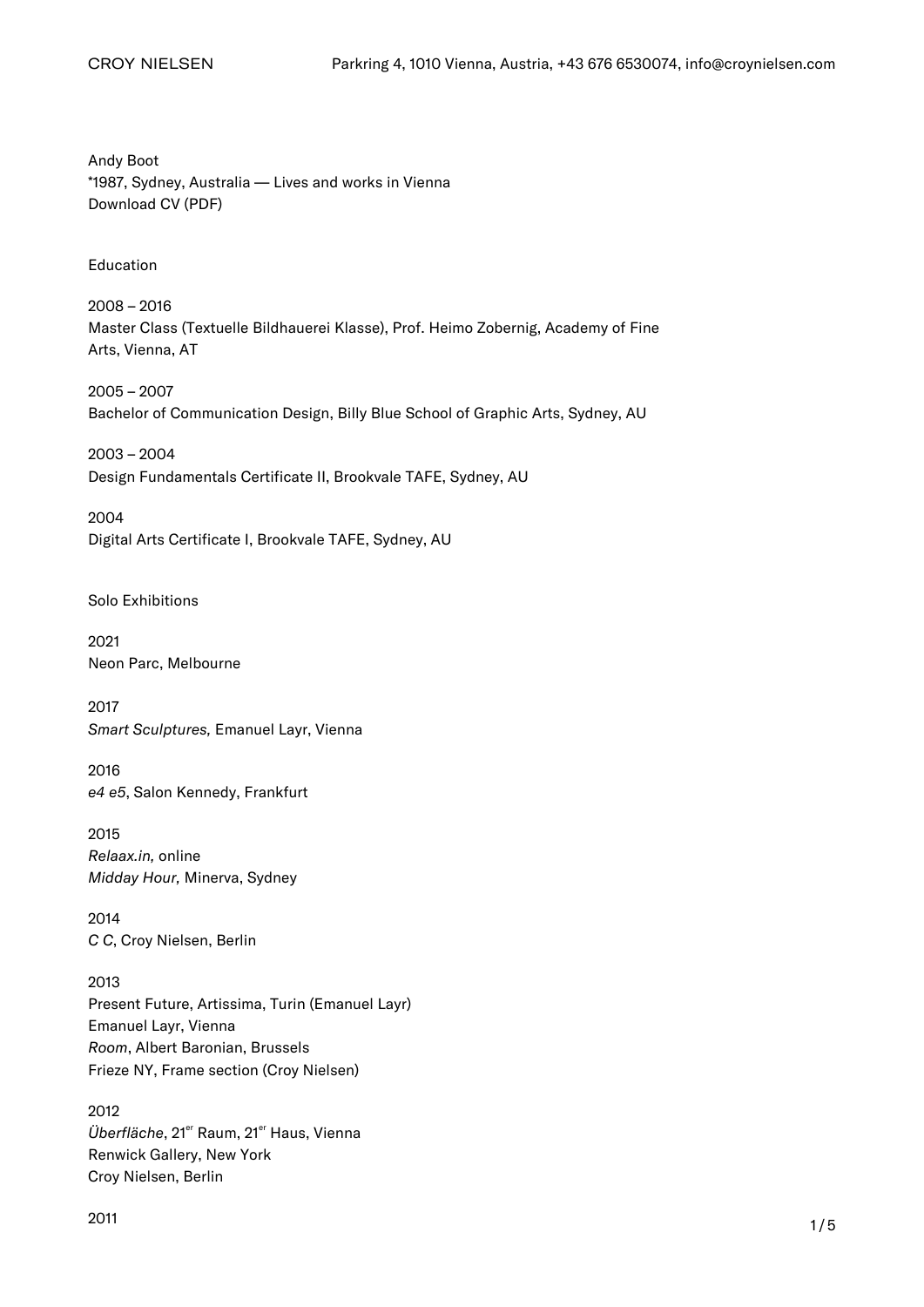Martini Projects, Gothenburg Stella di Mare, O', Milan

## 2010

Andy Boot / David Burton, Croy Nielsen, Berlin Andy Boot / Veronika Gahmel, Shaulager, Galerie Amer Abbas, Vienna April, April, Clockwork Gallery Project Space, Berlin

2009

Hinter, Solo Exhibition, Croy Nielsen Office, Berlin

Group Exhibitions

2020 Fatty Finn, Yuill Crowley, Sydney

2019 Hard Boiled, Neon Park, Brunswick Neighbours Vol. 8 – Artist Collections' Groupshow, cur. Manor Grunewald, Riot, Ghent UKYA City Takeover: Nottingham 2019, Nottingham

2018 One Colour, Philipp Pflug Contemporary, Frankfurt am Main Dream'n Wild, ALASKA Projects, Sydney

2017 something, Minerva, Sydney Le Musée Du Chat, De Markten, Brussels

2016 YES |  $\sqcap$  NO, Salon Kennedy, Frankfurt The Gestural, 21<sup>er</sup> Haus, Vienna Vienna Contemporary, with Galerie Emanuel Layr and Croy Nielsen, Vienna Sculptur – Parcours, Parallel Vienna – Wiener Art Foundation, Vienna Greener Grass, KS Room, Schloss Kornberg Spring 1883, w. Minerva, Melbourne, AU Liste w. Galerie Emanuel Layr, Basel The Language of Things, 21<sup>er</sup> Haus, Vienna Dream, Hong Kong, w. Emanuel Layr NOW/HERE, cur. Marlies Wirth & Andreas Duscha, FRANZ JOSEFS KAI 3, Vienna

Group show, Albert Baronian, Brussels

2015

Relational Changes, Christine König Galerie, Vienna Full House, Shanaynay, Paris Allegro Giusto, Instituto Svizzero, Rome Casual Conversations , Minerva, Sydney Elapse/End, Maisterravalbuena, Madrid Honky tonk lagoon, Spring 1883, Sydney Repeat/Persona, Porous Space, Wielandgasse 1100, Vienna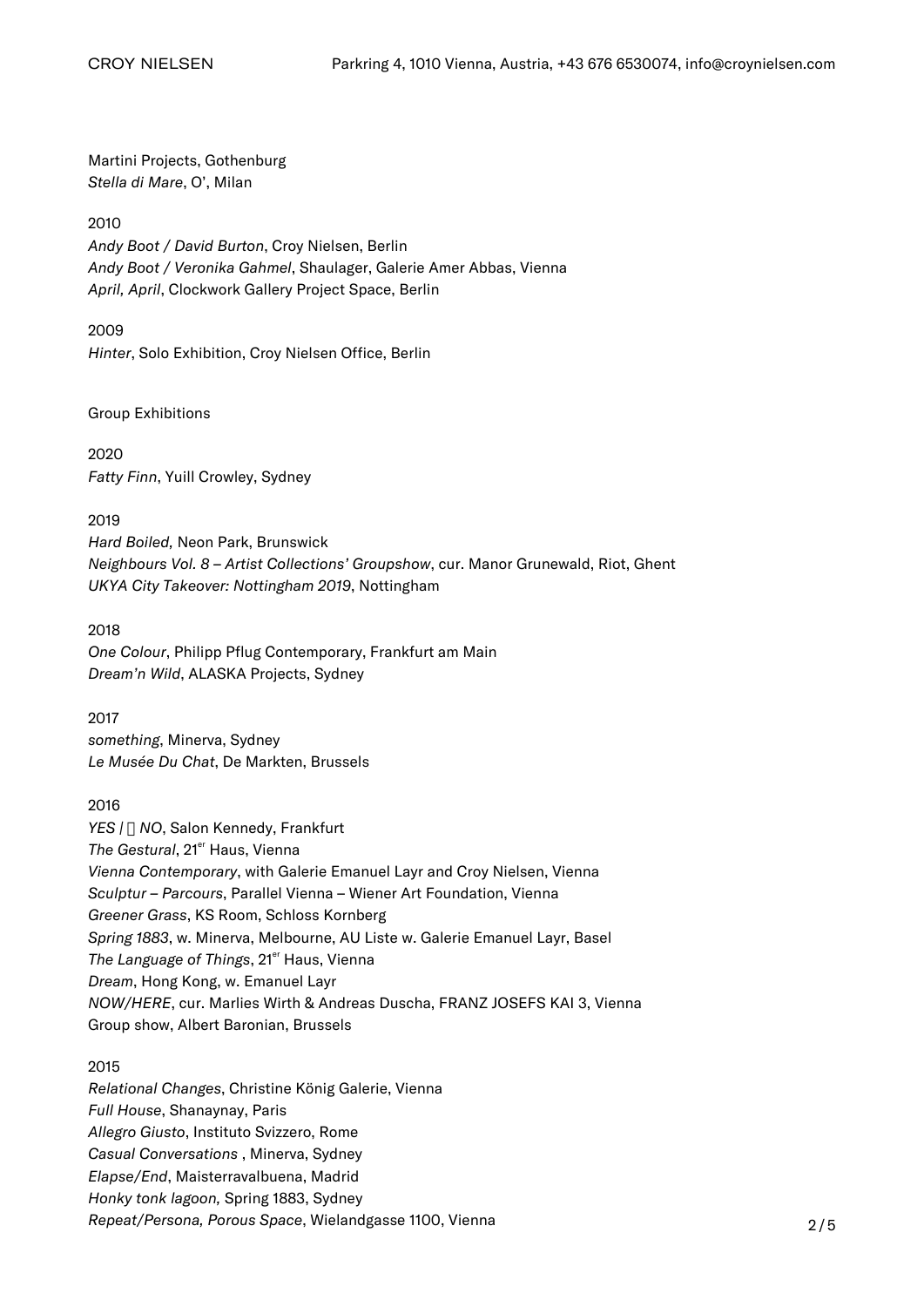### Fun House, Minerva, Sydney

#### 2014

The Go-Between, National Museum of Capodimonte, Naples Lotte Sonnenschein: Bildbaumeister Extended, Temporäre Halle für Kunst, Linz Blackout, Galerie Rodolphe Janssen, Brussels Allegro Giusto, Istituto Svizzero, Rome Spring 1883, Minerva, Melbourne De Generation of Painting, Fondazione 107, Turin The Go-Between, Sprovieri, London, UK The Next Level, Annarumma, Napoli I don't know dem, Spreez, Munich Sunny and Hilly, Minerva, Sydney Stay in Love, Lisa Cooley and Laurel Gitlen, New York (cur. by Chris Sharp)

### 2013

First Thirteen, Salon Kennedy, Frankfurt The Program, Gallery 400, Chicago House of Dirt, Galleri Susanne Ottesen, Copenhagen (cur. by Martin Erik Andersen) The Collection #3, 21<sup>er</sup> Haus, Vienna Chat Jet, Künstlerhaus, Haus für Kunst und Medien, Graz Beyond the Object, Brand New Gallery, Milano Group show, Susanne Ottesen, Copenhagen Voyages Intérieurs, Maison Particulière, Brussels Inner Journeys, Maison Particuliere, Brussels If I was John Armleder (what a curator is not supposed to do), Art Geneve (cur. by Luca Cerizza)

### 2012

Tiling, Seventeen, London Needles in the Camel's Eye, Thomas Duncan Gallery, Los Angeles Idea ist he Object, D'Amelio Gallery, New York The Weight of Living, MOT International, London Nine Teen, One Night Only Gallery, Oslo

### 2011

Historia Mysteria, Renwick Gallery, New York Attitudes in a state of flux, Artachment, Basel Attitudes in a state of flux, das weisse haus, Vienna The pay together thing, Labor, Budapest Artachments presents, Heidelberger Kunstverein, Heidelberg Dialogos, Assab One, Milan Adventures in a Miniature Landscape, LOG, Bergamo Obsolete Boundaries, Lust Gallery, Vienna Inauguration Show, Croy Nielsen, Berlin

### 2010

NAK Benefizauktion, Neuer Aachener Kunstverein, Aachen Heterotopias, Musée Cantonal des Beaux-Arts, Lausanne Seitenflügel NO, Kurzbauergasse/Sportklubstrasse, Vienna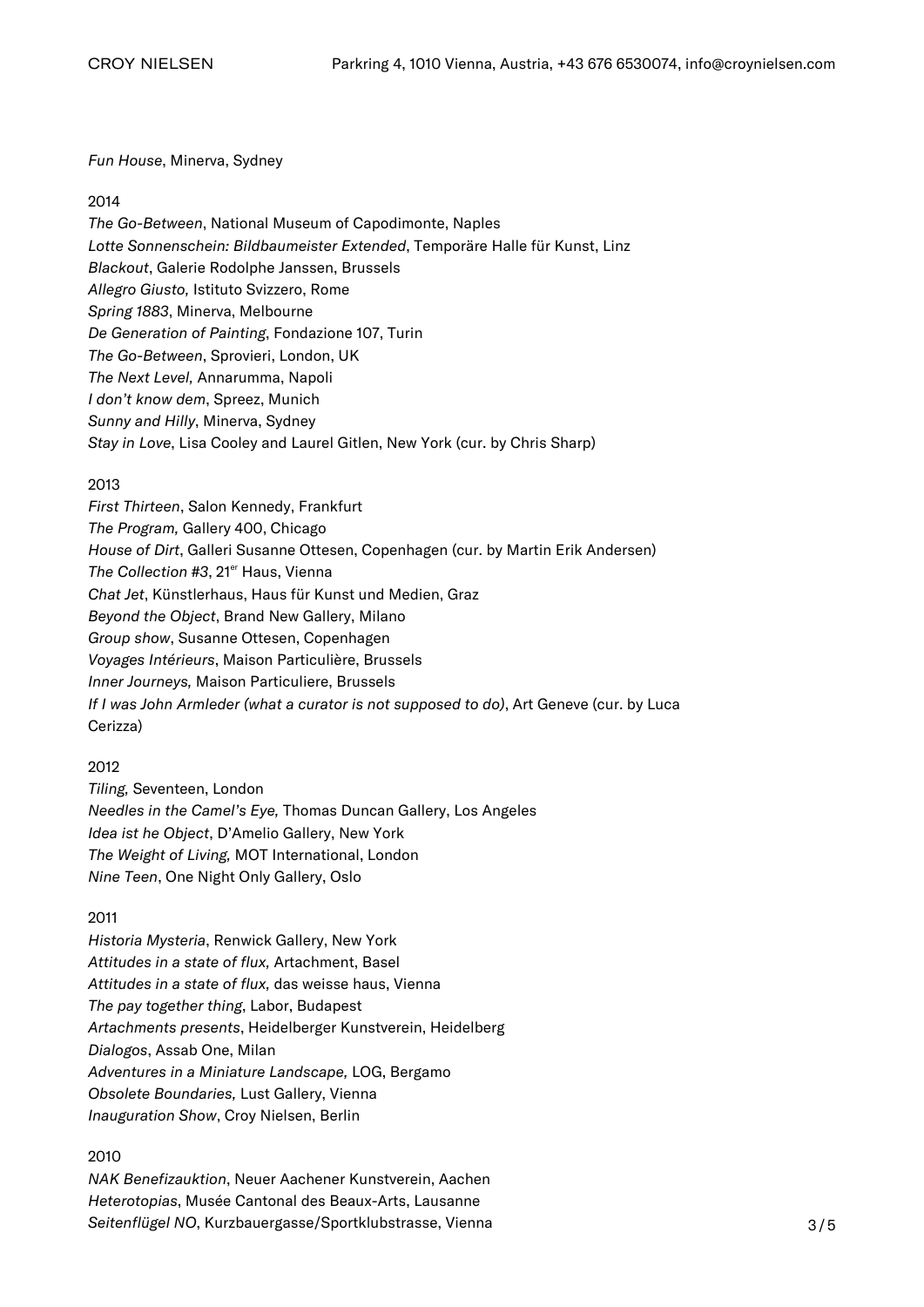Transition. A Private Matter, curated by Alessandro Castiglioni and Katia Baraldi, Prague SUNDAY, Croy Nielsen at SUNDAY Fair, Berlin Berlin-Paris, Croy Nielsen at Marcelle Alix, Paris

2009 Sculpture by the Sea, Sydney Sculpture Inside, Sydney

2008 Passwort, Kunsttempel, Kassel, DE Netzwerke, Intervention, Ybbsitz Marktplatz, Ybbsitz Studio Opening Party / Untitled, Atelier Rondo, Graz

2007 Hell Raiser, Autopsy Gallery, Melbourne

Grants/Residencies

2020 Ateliers des Bundes, Austria

2017 Publication grant, BKA, Austria

2011 New Work Grant (Emerging), Australia Council for the Arts

2008 Stipend from the Nordic Council of Ministers for the Nordic Artists' Center (nkd), Dale

2007 – 2008 Atelier Rondo, studio stipend from Kultur Steiermark, Graz

Publications

### 2017

PLATZ, PLATZ, by Andy Boot with texts by Barbara Casavecchia, Elisa R. Linn, Vivien Trommer, published by Floating Opera Press, Berlin Australiana to Zeitgeist: An A to Z of Australian Contemporary Art, by Melissa Loughnan, published by Thames and Hudson, London

2016

 $21<sup>er</sup>$  Raum at  $21<sup>er</sup>$  Haus 2012 – 2016, Catalogue, by Agnes Husslein-Arco, Severin Dünser, published by Belvedere, Vienna

2011

Backgrounds, Surfaces and Landscapes, by Andy Boot with texts by Michele D'Aurizio and Chris Sharp, published by Kaleidoscope, Switzerland